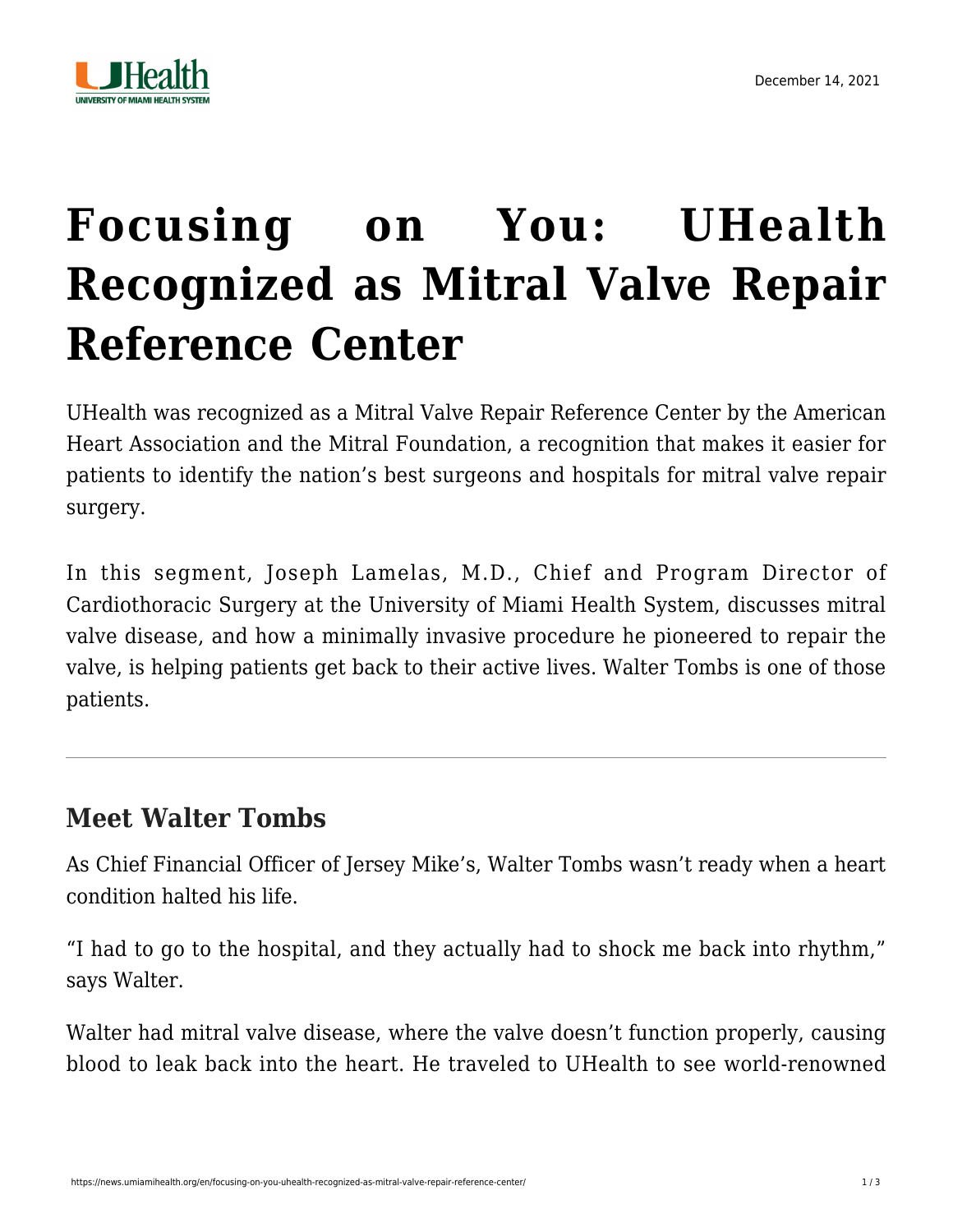

cardiac surgeon Joseph Lamelas, M.D.

"Mitral valve disease is actually quite common. But it should not be taken lightly because when it does progress to the point that it's significant, it will begin to affect the heart muscle," Dr. Lamelas says.

Walter needed surgery to repair the valve. Instead of traditional open-heart surgery, Dr. Lamelas pioneered a minimally invasive approach called the Miami Method.

"I make a five centimeter or two-inch incision between the ribs on the right side, without breaking the ribs or interrupting the blood supply to the chest wall. And then I utilize special instruments; some that I've developed in order to go in and fix the valve," explains Dr. Lamelas.

Patients recover much faster. UHealth was recently recognized as a Mitral Valve Repair Reference Center from the American Heart Association and the Mitral Foundation.

"What a reference center is, is an institution where patients should look to have their mitral valve repair, because these are the centers that have the most experience," Dr. Lamelas says.

After his surgery, Walter is back to work, playing golf, and looking forward to the holidays.

"I feel great. It's really changed my life," says Walter.

## **READ MORE**